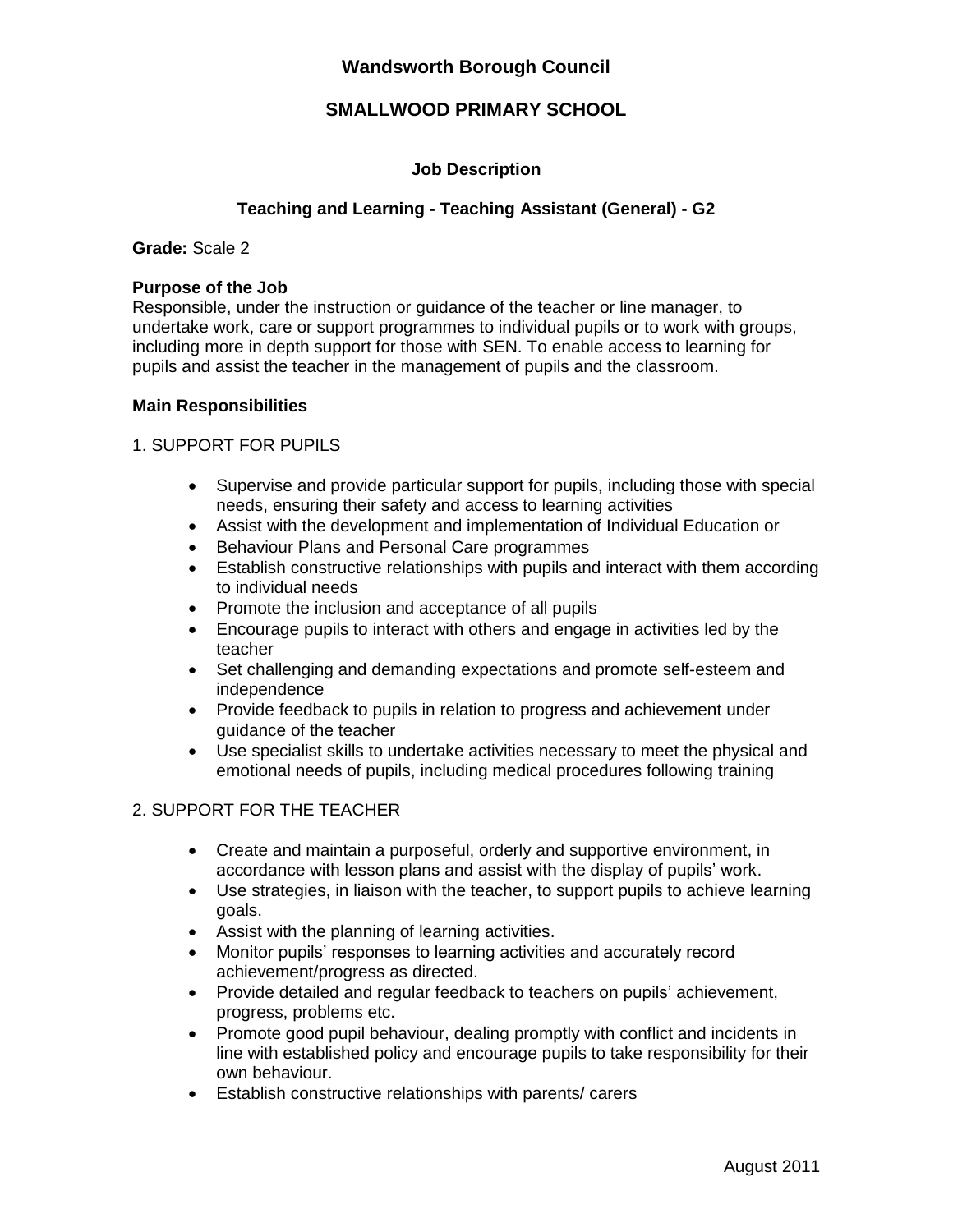# **SMALLWOOD PRIMARY SCHOOL**

- Administer routine tests and invigilate exams and undertake routine marking of pupils' work.
- Provide routine clerical/admin and support e.g. photocopying, typing, filing, money, administer coursework etc.

## 3. SUPPORT FOR THE CURRICULUM

- Undertake structured and agreed learning activities/teaching programmes, adjusting activities according to pupil responses.
- Undertake literacy and numeracy programmes, recording achievement and progress and feeding back to the teacher.
- Support the use of ICT in learning activities and develop pupils' competence and independence in its use.
- Prepare, maintain and use equipment/resources required to meet the lesson plans/relevant learning activity and assist pupils in their use.

## 1. SUPPORT FOR THE SCHOOL

- Be aware of and comply with policies and procedures relating to child protection, health, safety and security, confidentiality and data protection, reporting all concerns to an appropriate person
- Be aware of and support difference and ensure all pupils have equal access to opportunities to learn and develop
- Contribute to the overall ethos, work and aims of the school
- Appreciate and support the role of other professionals
- Attend and participate in relevant meetings as required
- Participate in training and other learning activities and performance development as required
- Assist with the supervision of pupils out of lesson times, including before and
- after school
- Accompany teaching staff and pupils on visits, trips and out of school activities as required and take responsibility for a group under the supervision of the teacher
- To be fully aware of and understand the duties and responsibilities arising from the Children Act 2004 and Working Together in relation to child protection and safeguarding children and young people as this applies to the worker's role within the organisation.
- To also be fully aware of the principles of safeguarding as they apply to vulnerable adults in relation to the worker's role.
- To ensure that the worker's line manager is made aware and kept fully informed of any concerns which the worker may have in relation to safeguarding and/or child protection